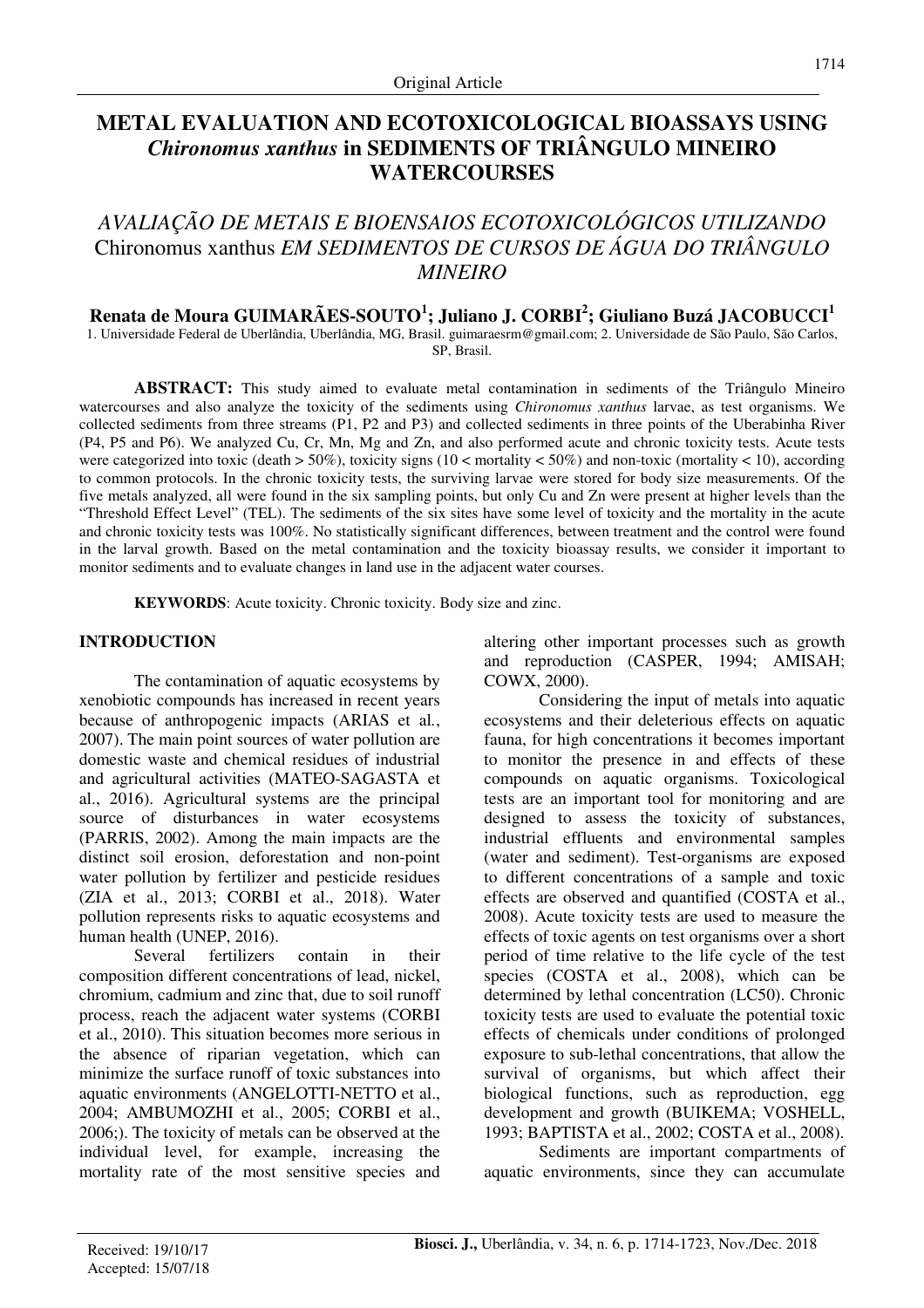substances such as metals and pesticides, becoming a sink of these elements. However, under certain environmental conditions such as changes in pH and conditions of anoxia, sediment can release toxic substances into the water column, causing disturbances in the aquatic systems (DORNFELD, 2006). Thus, ecotoxicological tests of sediments provide valuable information about the level of contamination and about the possible effects on the aquatic biota.

In this context, this study aimed to analyze metals contamination and assess the potential toxicity of sediments of water courses contaminated by metals using *Chironomus xanthus* as the test organism.

#### **MATERIAL AND METHODS Study Area**

Sediments were collected in three streams previously analyzed for metal contamination (GUIMARÃES-SOUTO et al., 2014). In these streams, the occurrence of zinc, manganese, cadmium and copper (P1, P2 and P3) was recorded. Sediment was also collected in three points of the Uberabinha river, the main watercourse of the city of Uberlândia, in the state of Minas Gerais. Point 4 is located in the Sucupira water reservoir, the water supply source for Uberlândia. Point 5 is located in a densely urbanized section of the river (confluence of the Uberabinha with Liso stream) and point 6 is located downstream of the sewage treatment station - ETE Uberabinha (Figure 1).



**Figure 1.** Localization of the sampling sites.

#### **Sediment Sampling for Toxicity Bioassays and Metal Analysis**

At each sampling point, two sediment samples were collected using a plastic spatula. Each sample was composed of sediments from the right and left watercourse edges, each with a volume of 500 mL. The samples were packed in plastic pots, transported to the laboratory under refrigeration (in an isothermal box with ice) and maintained at 4°C until analysis. Sediments were collected in December / 2013 and, as proposed by Burton-Jr (1992), the toxicity bioassays (January / 2014) did not exceed the maximum time of six weeks after the material collection.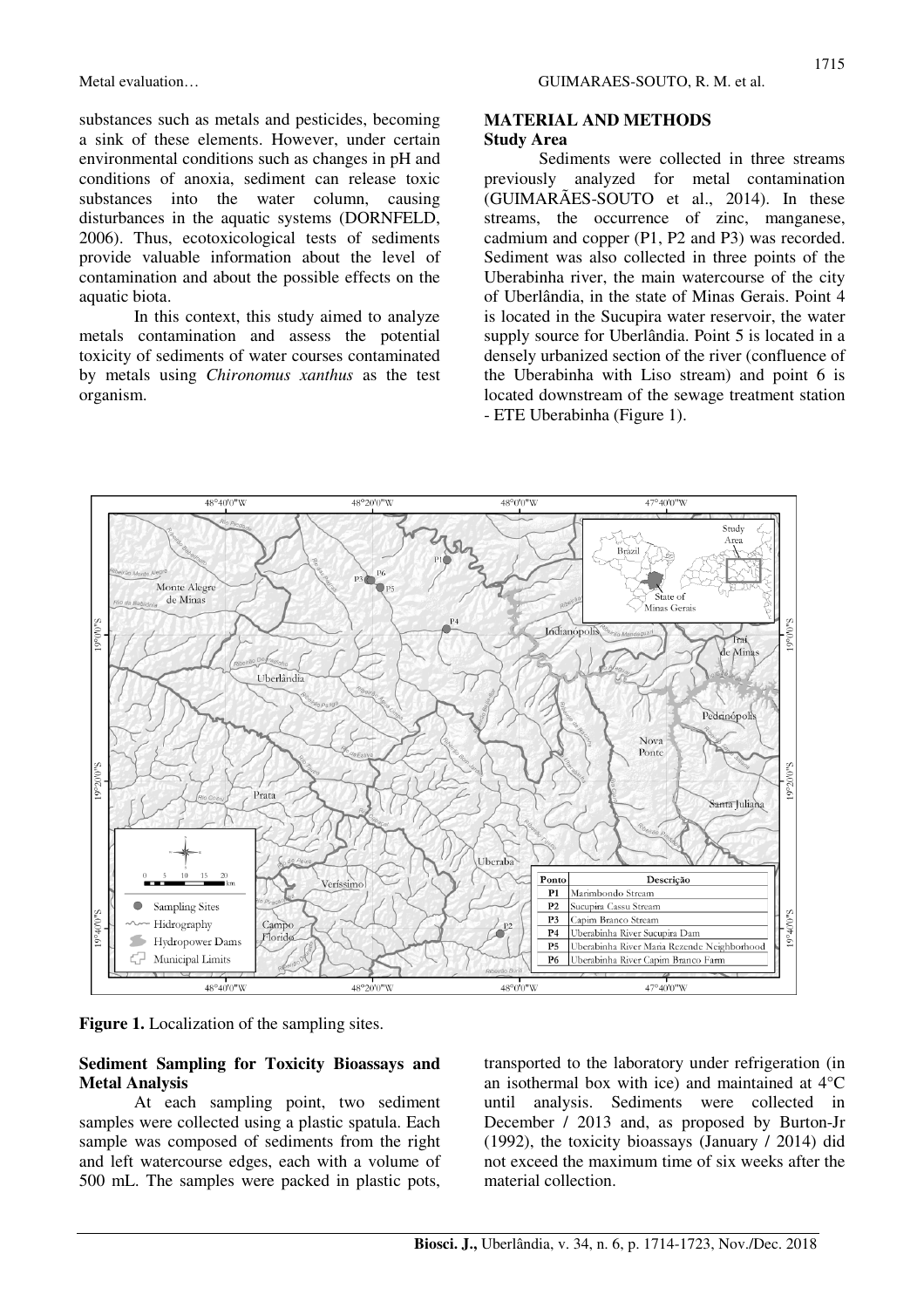#### **Sediment Metal Analysis**

Metal analyses were conducted following the methodology described by Corbi et al. (2010) and adapted to the weight of the sediment samples. About 3.0 g of sediment *in natura* were placed in a 100 ml beaker, and then 5.0 ml of nitric acid solution and 5.0 mL of distilled water were added. The mixture was kept for 2 hours in a shaking table with horizontal circular motion rotation at 200 rpm. The material was filtered on Whatman 42 filter paper and then transferred to 50 ml volumetric flasks which were kept at 4° C until analysis. The extracts of total metal were analyzed by atomic absorption spectrophotometry (PyeUnicam) (Perkin Elmer Analyst 300).

Metal concentrations were compared with the Canadian Environmental Quality Guidelines Protocol (EQGs), which establishes guide values for the concentration of metals in sediments. According to this protocol, TEL (Threshold Effect Level) and PEL (Probable Effect Level) concentrations which reflect the likelihood of deleterious effects on biota are due to its exposure to these concentration levels. The TEL value represents the concentration below which adverse effects to aquatic organisms are rarely expected. The high limit (PEL), on the other hand, is the concentration above which adverse effects on the organisms are often expected. In the range between TEL and PEL are values in which such effects are expected to occur (SILVÉRIO, 2003). Also, EUT values were considered (Effects Upper Threshold), indicating levels above which adverse biological effects are expected (BUCHMAN, 1999).

## **Larvae Cultivation**

The *Chironomus xanthus* species was chosen because it is easily obtained and maintained in laboratory culture (DORNFELD, 2006) and because it has been widely used in ecotoxicological studies (FONSECA, 1997; PAMPLIM, 1999; DORNFELD, 2002; 2006; CAVALCANTI, 2010). The larvae were derived from *Chironomus xanthus*  cultures of Biological Processes Laboratory (LPB) - USP / São Carlos. The *C. xanthus* life cycle lasts an average of 14 days and may vary from 12 to 16 days (SANTIAGO, 2012).

## **Acute Toxicity Tests**

The acute toxicity test was conducted using the methodology described in Fonseca (1997), which consists of exposing six organisms of IV instar in 60 g of sediment and 240 ml of deionized water. For each sampling point, bioassays were performed in triplicates. New plastic pots (500mL) were used for testing. The temperature was maintained in the range of 23 to 27° C and photoperiod of 12/12 hours. The larvae were fed with Tetramin<sup>®</sup> (20 ml per pot) at a concentration of 2 g / 1000 ml of distilled water. Test analyses were performed after 96 hours and living organisms were recorded. The sites were categorized into toxic (death  $> 50\%$ ), toxicity signs (10 < mortality < 50%) and non-toxic (mortality < 10), as proposed by Barbosa (2000). This test was also performed in triplicate in control sediment (inert sand subjected to furnace - temperature of approximately 400° C - for a period of 4 hours).

The water used for the tests had the following physical and chemical characteristics: Conductivity between  $25-55 \mu S \text{ cm}^{-1}$ , hardness between 12 and 16 mg  $L^{-1}$  for CaCO<sub>3</sub>, pH between 6.5 and 7.5 and temperature of  $22 \pm 2$ °C.

# **Chronic Toxicity Tests**

For the chronic toxicity test, the same procedures for the acute toxicity bioassay were conducted, but using larvae of the second instar: generally young larvae (first and second instar) are more sensitive than the third and fourth larvae instar (EBAU et al., 2012).

The permanence of the larvae in contact with the sediment had a duration of nine days, and the samples were continuously aerated. The larvae were fed with Tetramin® and distilled water at a ratio of 2g/1000ml. In each pot, 20 ml of this solution were added every 2 days. At the end of the experiment, the surviving larvae were quantified and stored for later body size measurements (longitudinal axis). The measurements were conducted using a stereomicroscope and ocular micrometer. This test was also performed in triplicate in the control sediment using inert sand subjected to furnace at temperature of approximately 400° C for a period of 4 hours according to the methodology proposed by CALLISTO; ESTEVES (1996).

The larvae body length data and the control sediment were compared with the Analysis of Variance (ANOVA) using the statistical program Systat 12.

## **RESULTS AND DISCUSSION**

## **Metals in Sediments**

All metals were found in the six sampling points. Metal analyses in sediment control (Control - CTR) showed the absence of magnesium and copper and very low levels of zinc, manganese and chromium (Table 1).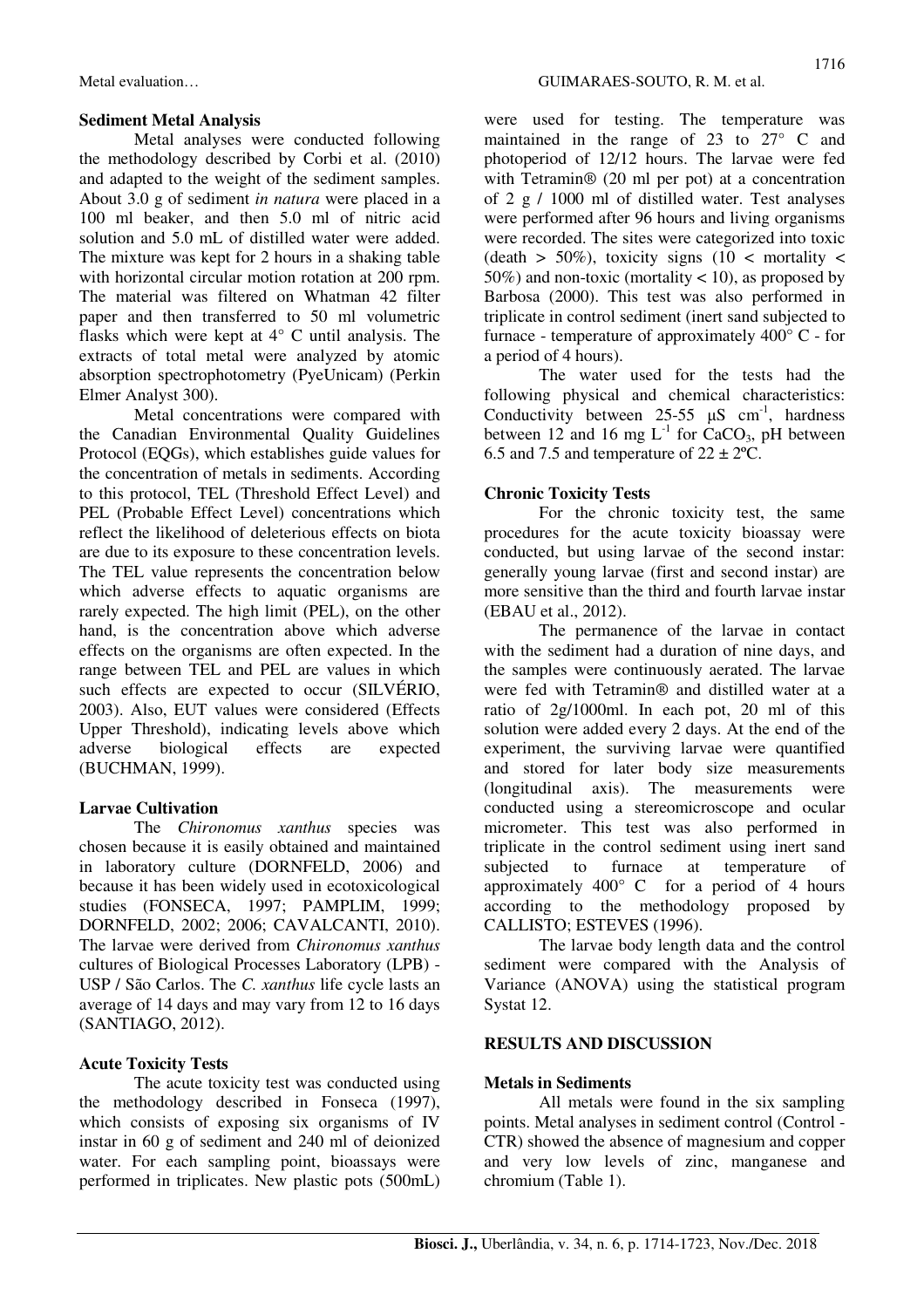The lowest concentration was recorded for chromium (Cr), and in all sampling points the levels were lower than TEL. The presence of chromium is related to tanneries, fertilizers and ceramics industries, manufacture of paints and pigments, wood preservative and electroplating (CETESB, 2012a). Low Cr levels found in this study are probably related to the absence of these activities in the studied water systems. Manganese contents ranged from 87 to 873.3 mg / kg, and all values less than EUT Manganese is an essential nutrient in small quantities to many living organisms, including humans, particularly in reproductive processes, maintaining bone structure and function of the nervous system (CETESB, 2014). For magnesium, the concentration ranged from 163.3 to 578 mg / kg. There are still no reference values for this element.

Copper concentration values detected were between TEL and PEL at the three sampling points: P1, P3 and P6. Whereas contamination by Cu can arise in domestic and industrial sewage or leachate agricultural products through rain (PELÁEZ-RODRÍGUES, 2001; CORBI et al., 2006), Cu values in the intervals between TEL and PEL reflect the presence of pollution sources at the points P1, P3 and P6. These watercourses are probably subjected to illegal waste dumps from urban areas. These same watercourses also have sections in rural areas possibly receiving fertilizer residues used in agriculture, which may be rich in metals (MORAES, 2009). Zinc was found in high concentration - above EUT - in P6. According to Poleto and Castilho (2008), the main sources of Zn are tire wear, automotive oils, galvanized materials, abrasion vehicles, hydraulic fluids and industrial effluents. This point located after the wastewater treatment plant receives waste from upstream areas subject to numerous impacts: agriculture, industrial effluents and urban areas.

High concentrations of zinc in sediments can cause deleterious effects to aquatic life. In fish species *Catostomus commersoni* (Catostomidae) it can reduce the development and also in invertebrates it can suppress the occurrence of sensitive groups such as Plecoptera, Ephemeroptera, Trichoptera and amphipods (MUNKITTRICK et al., 1991; EISLER, 1993; USDOI, 1998).

|                      | <b>Table 1.</b> Determination of metals in sediment samples $(mg.Kg^{-1})$ . Bold values above UET; underscores, values |
|----------------------|-------------------------------------------------------------------------------------------------------------------------|
| between TEL and PEL. |                                                                                                                         |

| <b>Samples</b> | Zn      | $\mathbf{C}\mathbf{u}$ | Mn      | Mg                       | $\mathbf{Cr}$ |
|----------------|---------|------------------------|---------|--------------------------|---------------|
| Control        | 1.100   | $\boldsymbol{0}$       | 0.05    | $\boldsymbol{0}$         | 0.005         |
| P <sub>1</sub> | 57.917  | 67.833                 | 873.333 | 395.166                  | 1.265         |
| P <sub>2</sub> | 11.150  | 6.65                   | 87      | 222.333                  | 12.34         |
| P <sub>3</sub> | 41.367  | 45.95                  | 233.166 | 249.166                  | 1.396         |
| P <sub>4</sub> | 33.916  | 28.3                   | 273.333 | 163.333                  | 1.658         |
| P <sub>5</sub> | 28.150  | 18.133                 | 190.166 | 214.5                    | 0.647         |
| P <sub>6</sub> | 799.166 | 47.766                 | 112.166 | 578                      | 1.074         |
| <b>TEL</b>     | 123.100 | 35,7                   |         | $\overline{\phantom{0}}$ | 37.3          |
| <b>PEL</b>     | 315.000 | 197                    |         | -                        | 90            |
| <b>UET</b>     | 520     | 86                     | 1100    | $\overline{\phantom{0}}$ | 95            |

### **Acute Toxicity Bioassays**

Four points in this study (P1, P2, P4 and P5) were classified as evidence of toxicity and two points (P3, P6) as toxic, according to the classification of Barbosa (2000) (Table 2).

Toxicity is possibly related to the concentration of metals in sediments at points 1, 3 and 6, in which metal contents above TEL were found. However, a number of other compounds not evaluated in this study can adversely affect the survival of aquatic organisms such as organochlorines and persistent toxic substances in general, dioxins, organophosphates, phenols (HEWITT et al., 1996; SANTOS, 2009; CETESB, 2012b) among many other substances in domestic and industrial effluents.

In this study, the acute toxicity of points 3 and 6 stands out, and had 72.22% and 100% mortality, respectively. Possibly in these watercourses deleterious implications of sediment contamination occur in the aquatic fauna, especially for the community of benthic macroinvertebrates, which respond directly to surrounding environmental quality (KARR, 1991; ROSEMBERG; RESH, 1993). Guimarães-Souto (2014) found a high diversity of aquatic insects in point 3, such as Leptophlebiidae (mayfly) and Lepidoptera, groups considered very sensitive to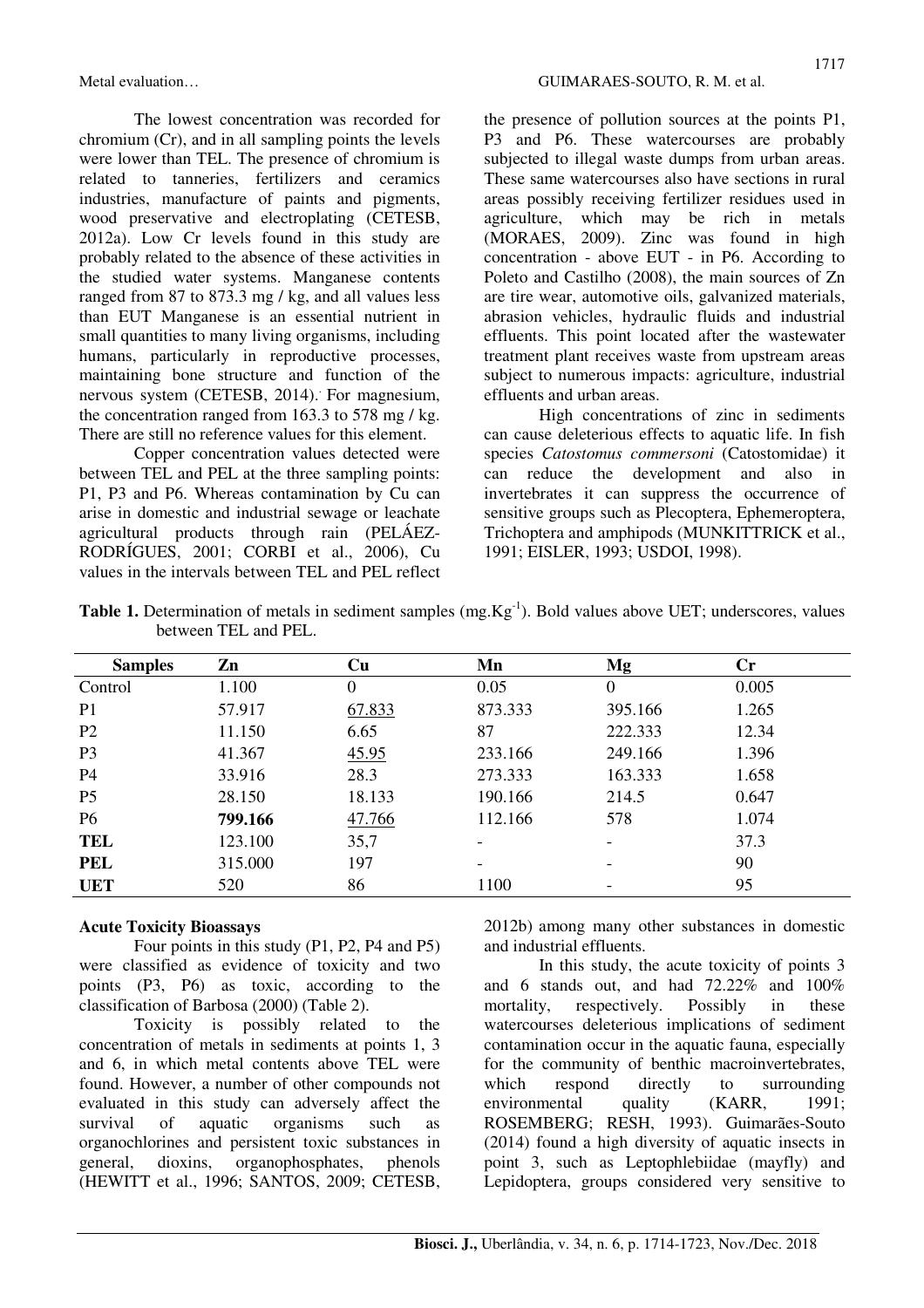Another point was the evidence of toxicity found in the P4 sediments, the Sucupira reservoir, which is the main source of water supply for the city of Uberlândia, in the state of Minas Gerais. Although with low metal concentrations, other pollutants may be present, such as 4.4 DDE, a type of organochlorate that was found in the sediment at this point, in concentrations above the maximum limit allowed (see GUIMARÃES-SOUTO et al., 2014)

**Table 2.** Acute toxicity of sediment for *Chironomus xanthus* species. Mortality average percentage (n= 3).

| <b>Samples</b>                    | % Mortality | <b>Toxicity</b>                                         |
|-----------------------------------|-------------|---------------------------------------------------------|
| Control                           | 11.1        | No toxicity                                             |
| P <sub>1</sub>                    | 27.78       | Evidence of toxicity                                    |
| P <sub>2</sub>                    | 27.78       | Evidence of toxicity                                    |
| P <sub>3</sub>                    | 72.22       | Toxic                                                   |
| P <sub>4</sub>                    | 27.78       | Evidence of toxicity                                    |
| P <sub>5</sub>                    | 27.78       | Evidence of toxicity                                    |
| P <sub>6</sub>                    | 100         | Toxic                                                   |
| <b>Chronic Toxicity Bioassays</b> |             | the acute toxicity data indicating high toxicity of the |

The survival rate ranged from 77.77% (point 3) to zero (point 6). These results corroborate

the acute toxicity data indicating high toxicity of the sediments, particularly in P6, in which the mortality rate was 100% (Table 3).

**Table 3.** Bioassay result of chronic toxicity - average percentage of survival  $(n = 3)$ 

| <b>Samples</b> | % Survival       |
|----------------|------------------|
| Control        | 88.90            |
| Point 1        | 55.55            |
| Point 2        | 50.00            |
| Point 3        | 77.77            |
| Point 4        | 27.77            |
| Point 5        | 55.55            |
| Point 6        | $\boldsymbol{0}$ |

While growth is widely used as a parameter for the study of chronic toxicity for general pollutants (KOSALWAT; KNIGHT, 1987), in this study no significant differences were found in relation to body size (Figure 2). However, all larvae are significantly larger than the control  $(F_{5,61} =$ 19.103,  $p < 0.000$ ) which may be due to the organic matter present in the sediments.

The high mortality of *Chironomus xanthus* larvae exposed to sediment also indicates the toxicity to this species. This pattern can be inferred to other benthic macroinvertebrates, especially the most sensitive, such as Ephemeroptera, Plecoptera and Trichoptera (EPT), which when subjected to negative changes in water quality have their richness reduced (WALLACE; ANDERSON, 1996; BUENO; BOND-BUCKUP; FERREIRA, 2003) and may cause impoverishment of species (Karp et al., 2012).

Considering these issues, monitoring the sediment quality in the Triângulo Mineiro streams is of fundamental importance for the maintenance of aquatic biodiversity and for environmental quality. We also emphasize the need for special attention in monitoring metals in the Sucupira reservoir, the main source of water supply for the Uberlândia-MG municipality.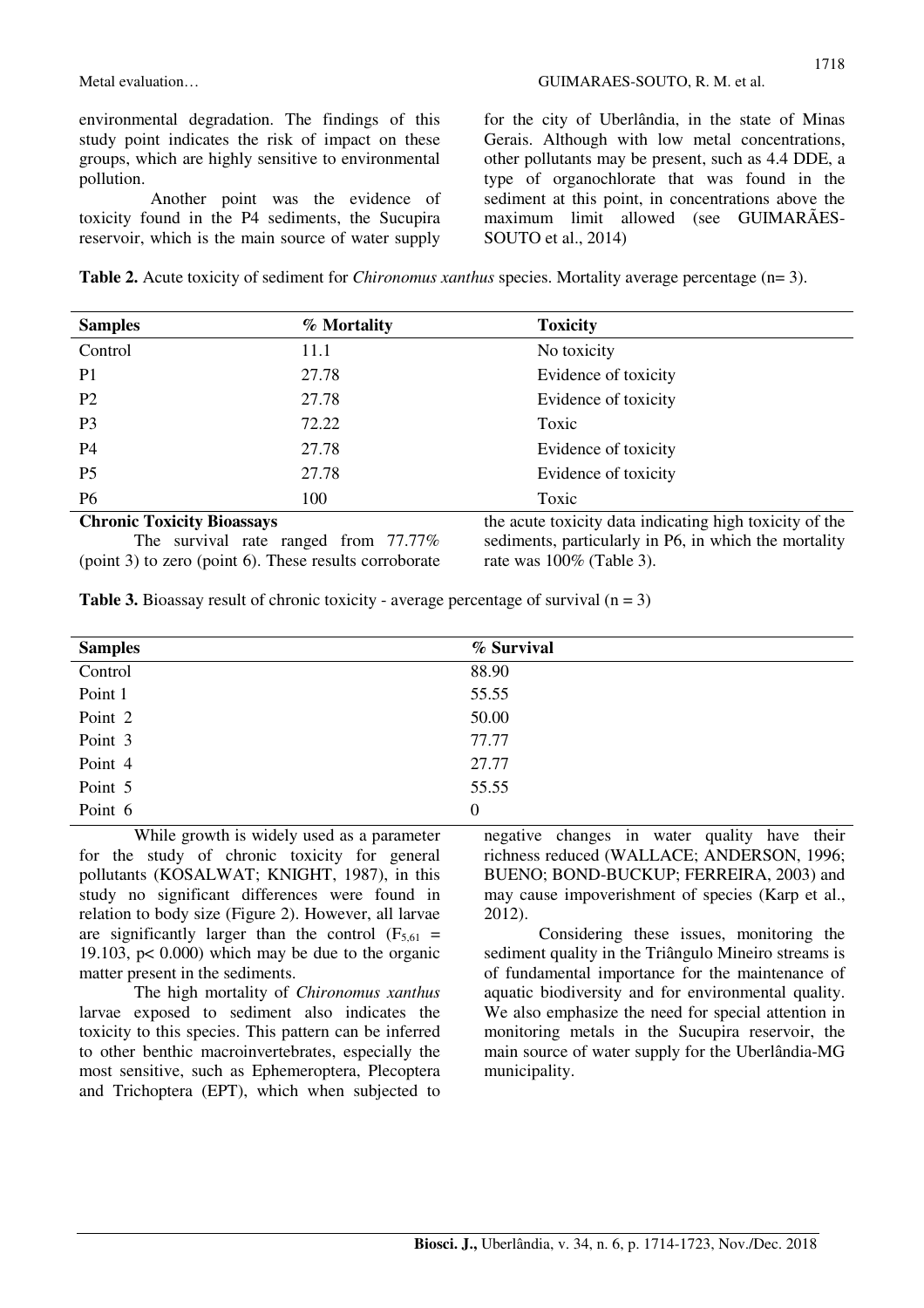

**Figure 2.** Body length of *Chironomus xanthus* submitted to the chronic toxicity test. CTL: control; P1 – Capim Branco stream; P2: Marimbondo stream, P3: Sucupira Cassu stream; P4: Uberabinha river - Maria Resende; P5: Uberabinha river – Sucupira reservoir. Different letters represent statistically significant difference.

#### **ACKNOWLEDGEMENTS**

Guimarães who greatly assisted in the construction of cages for the adult insects.

We thank all the researchers who assisted us in the field data collection, especially Mr. Walter

**RESUMO:** Este estudo objetivou avaliar a contaminação de metais nos sedimentos de cursos de água do Triângulo Mineiro e também analisar a toxicidade desses sedimentos utilizando larvas de *Chironomus xanthus* como organismo teste. Foram coletados sedimentos de três riachos (P1, P2 e P3) e também em três pontos do rio Uberabinha (P4, P5 e P6). Foram analisados Cu, Cr, Mn, Mg e Zn, e também realizados testes de toxicidade aguda e crônica. As amostras submetidas aos testes agudos foram categorizadas como tóxicas (mortalidade > 50%), evidências de toxicidade (mortalidade entre 10% e 50%) e não tóxicas (mortalidade <10%). Nos testes de toxicidade crônica, as larvas sobreviventes foram armazenadas para medidas do tamanho corporal. Dos cinco metais analisados, todos foram encontrados nos seis pontos amostrais, mas apenas Cu e Zn estavam presentes em níveis mais altos que TEL - Threshold Effect Level. Os sedimentos dos seis locais apresentam toxicidade ou indício de toxicidade e a mortalidade nos testes de toxicidade aguda e crônica foi de 100%. Não foram encontradas diferenças estatisticamente significativas, entre o tratamento e o controle, no crescimento larval. Com base na contaminação verificada e nos resultados dos bioensaios de toxicidade, consideramos importante monitorar os sedimentos e as mudanças no uso dos solos adjacentes aos cursos de água.

**PALAVRAS-CHAVE:** Toxicidade aguda. Toxicidade crônica. Tamanho corporal. Zinco.

#### **REFERENCES**

AMBUMOZHI, V., RADHAKRISHNAN, J., YAMAJI, E. Impact of riparian buffer zones on water quality and associated management considerations. **Ecological Engineering, v.** 24, p. 517-523. 2005. https://doi.org/10.1016/j.ecoleng.2004.01.007

AMISAH, S.; COWX, I. G. Impacts of abandoned mine and industrial discharges on fish abundance and macroinvertebrate diversity of the upper River Don in South Yorkshire, UK. **Journal of Freshwater Ecology**, v. 15, n. 2, p. 237-250. 2000. https://doi.org/10.1080/02705060.2000.9663741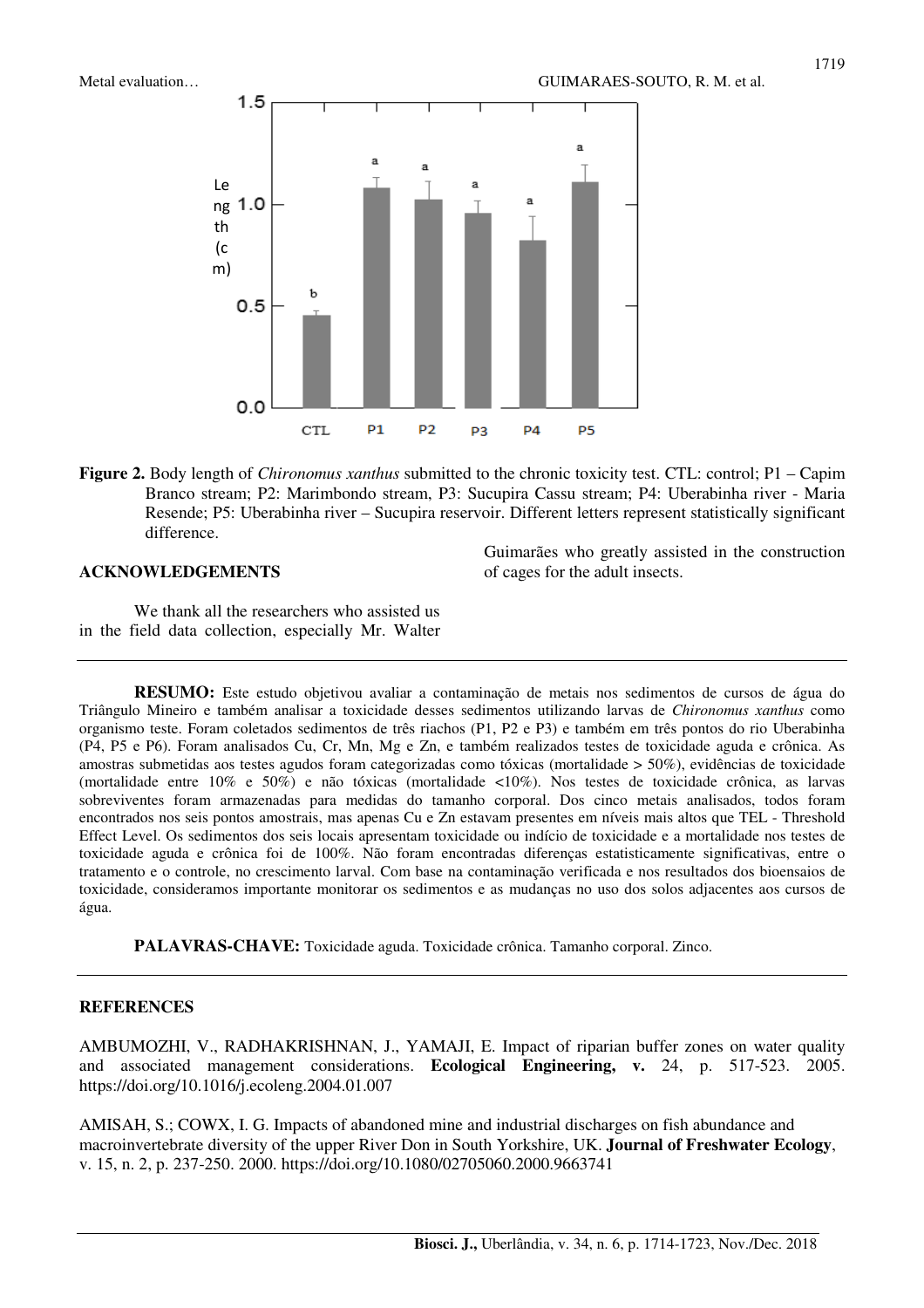ANGELOTTI-NETTO, A.; CRESTANA, S.; DE OLIVEIRA, S. C.; BARBOSA, R. V. R. Metais pesados provenientes de atividade agrícola: formas, prevenção e controle. In: ESPÍNDOLA, E. L. G.; WENDLAND, E. (Eds.). **Bacia hidrográfica**. São Carlos: RiMa, 2004. p. 1-14.

ARIAS, A. R. L.; BUSS, D. F.; ALBURQUERQUE, C. DE; INÁCIO, A. F.; FREIRE, M. M.; EGLER, M.; BAPTISTA, D. F. Utilização de bioindicadores na avaliação de impacto e no monitoramento da contaminação de rios e córregos por agrotóxicos. **Revista Ciência & Saúde Coletiva**, Rio de Janeiro, v. 12, n. 1, p. 61-72, Jan/Mar. 2007.

BAPTISTA, I. E.; SOARES, C. H. L; MATIAS, W. G.; LOPES, E. B. Avaliação da toxicidade aguda de efluentes de uma indústria têxtil utilizando *Daphnia magna*, *Poecilia reticulata* e *Vibrio fischeri* como bioindicadores. In: ESPÍNDOLA, E. L. G.; PASCHOAL, C. M. R. B.; ROCHA, O.; BOHRER, M. B. C.; OLIVEIRA-NETO, A. L. (Eds.), **Ecotoxicologia: Perspectivas para o século XXI**. São Carlos: RiMa, 2002. p. 365-575.

BARBOSA, R. M. Avaliação do impacto de efluentes (lodos) de estações de tratamento de água à biota aquática através de testes de toxicidade. 2000. 199 f. **Tese** (Doutorado em Ciências da Engenharia Ambiental) – Escola de Engenharia de São Carlos, Universidade de São Paulo, São Carlos, 2000.

BUCHMAN, M. F. **NOAA Screening Quick Reference Tables, NOAA HAZMAT, Report 99-1**. Seattle: Coastal Protection and Restoration Division, National Oceanic and Atmospheric Administration, 1999. 12 p.

BUENO, A. A. P.; BOND-BUCKUP, G.; FERREIRA, B. D. P. Estrutura da comunidade de invertebrados bentônicos em dois cursos d'água do Rio Grande do Sul, Brasil*.* **Revista Brasileira de Zoologia**, Curitiba, v. 20, n. 1, p. 115-125, Mar. 2003. https://doi.org/10.1590/S0101-81752003000100014

BUIKEMA, A. L.; VOSHELL, J. R. Toxicity studies using freshwater benthic macroinvertebrates. In: ROSENBERG, D. M., RESH, V. H. (Eds.). **Freshwater Biomonitoring and Benthic Macroinvertebrates**. New York: Chappman & Hall, 1993. p. 344-398.

BURTON-Jr, G. A. **Sediment toxicity assessment**. Florida: Lewis Publishers, 1992. 480 p.

CASPER, A. F. Population and community effects of sediment contamination from residential urban runoff on benthic macroinvertebrate biomass and abundance*.* **Bulletin of Environmental Contamnination and Toxicology**, New York, v. 53, n. 6, p. 796-799, Dec. 1994. https://doi.org/10.1007/BF00196206

CALLISTO, M.; ESTEVES, F. A. Composição granulométrica do sedimento de um lago amazônico impactado por rejeito de bauxita e um lago natural. **Acta Limnologica Brasiliensia**, Rio Claro, v. 8, p. 115–126, 1996.

CAVALCANTI, V. A. Avaliação da toxicidade de sedimentos e águas contaminadas com azocorantes têxteis utilizando *Chironomus xanthus* e *Daphnia similis*. 2010. 66 f. **Dissertação** (Mestrado) – Escola Nacional de Saúde Pública Sérgio Arouca, ENSP, Fundação Osvaldo Cruz, Rio de Janeiro, 2010.

COMPANHIA AMBIENTAL DO ESTADO DE SÃO PAULO (CETESB). **Ficha de Informação Toxicológica (FIT): Cromo**. São Paulo, SP. 2012a. Disponível em: <http://www.cetesb.sp.gov.br/userfiles/file/agua/aguas.../aguas.../cromo.pdf >. Acesso em: 05 Mar. 2012.

COMPANHIA AMBIENTAL DO ESTADO DE SÃO PAULO (CETESB). **Alterações Físicas e Químicas: Contaminantes: Fenol.** São Paulo, SP. 2012b. Disponível em: <http://www.cetesb.sp.gov.br/mortandade/causas\_contaminantes\_fenol.php>. Acesso em: 12 Mar. 2012.

COMPANHIA AMBIENTAL DO ESTADO DE SÃO PAULO (CETESB). **Ficha de Informação Toxicológica (FIT): Manganês**. São Paulo, SP. 2014. Disponível em: <

https://cetesb.sp.gov.br/laboratorios/wp-content/uploads/sites/24/2013/11/Mangan%C3%AAs.pdf >. Acesso em: 05 Mar. 2014.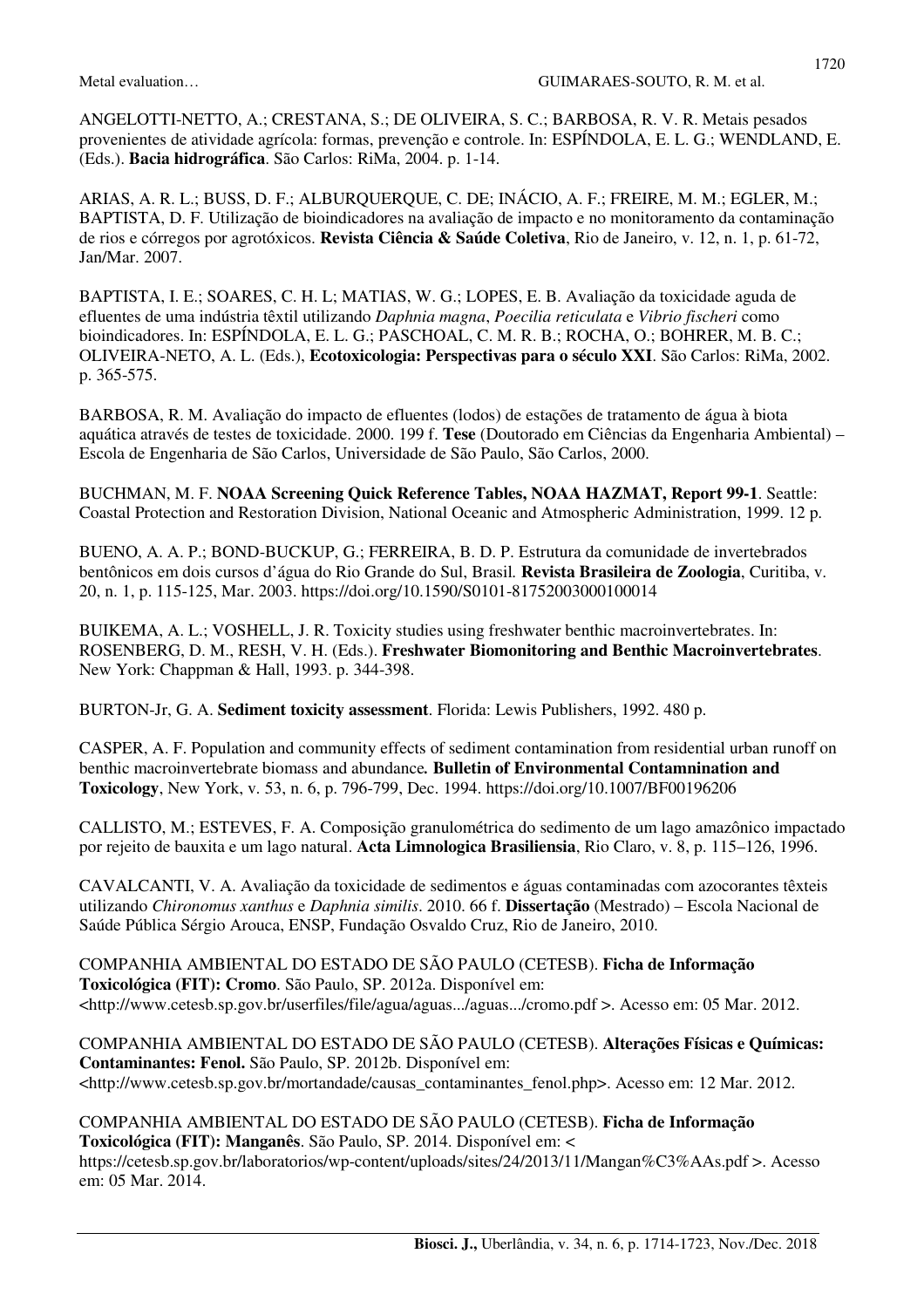CORBI, J. J.; TRIVINHO-STRIXINO, S.; DOS SANTOS, A.; DEL GRANDE, M. Diagnóstico ambiental de metais e organoclorados em córregos adjacentes a áreas de cultivo de cana-de-açúcar (estado de São Paulo, Brasil). **Química Nova**, São Paulo, v. 2, n. 1, p. 61-65. 2006. https://doi.org/10.1590/S0100- 40422006000100013

CORBI, J. J.; FROEHLICH, C. G.; STRIXINO, S. T.; SANTOS, A. Bioaccumulation of metals in aquatic insects of streams located in areas with sugar cane cultivation. **Química Nova**, São Paulo, v. 33, n. 3, p. 644- 648. 2010. **https://doi.org/10.1590/S0100-40422010000300030**

CORBI, J. J.; GEROMEL-COSTA, C. G. A.; COLOMBO, V; GORNI, G. R.; RIOS, L. Environmental diagnosis of metals in streams near sugarcane cultivation areas: current and historical analysis in the central region of the State of São Paulo. **Anais da Academia Brasileira de Ciências**, v. 90, n. 3, p. 2018.

COSTA, C. R.; OLIVI, P.; BOTTA, C. M. R.; ESPINDOLA, E. L. G. A toxicidade em ambientes aquáticos: discussão e métodos de avaliação. **Química Nova**, São Paulo, v. 31, n. 7, p. 1820-1830. 2008. https://doi.org/10.1590/S0100-40422008000700038

DORNFELD, C. B. Utilização de análises limnológicas e bioensaios toxicológicos em macroinvertebrados bentônicos para o diagnóstico ambiental do reservatório de Salto Grande (Americana - SP). 2002. 196 f. **Dissertação** (Mestrado) – Escola de Engenharia de São Carlos, Universidade de São Paulo, São Carlos, 2002.

DORNFELD, C. B. Utilização de *Chironomus* sp. (Diptera, Chironomidae) para avaliação da qualidade de sedimentos e contaminação por metais. 2006. 211 f. **Tese** (Doutorado em Ciências da Engenharia Ambiental) – Escola de Engenharia de São Carlos, Universidade de São Paulo, São Carlos, 2006.

EBAU, W.; RAWI, C. S. M.; DIN, Z.; AL-SHAMI, S. A. Toxicity of cadmium and lead on tropical midge larvae, *Chironomus kiiensis* Tokunaga and *Chironomus javanus* Kieffer (Diptera: Chironomidae). **Asian Pacific Journal of Tropical Biomedicine**, v. 2, n. 8, p. 631-634, Aug. 2012. https://doi.org/10.1016/S2221- 1691(12)60110-5

EISLER, R. **Zinc hazards to fish, wildlife, and invertebrates: a synoptic review**. Laurel MD: Department of the Interior, Fish and Wildlife Service, 1993. 126 p.

FONSECA, A. L. Avaliação da qualidade da água do rio Piracicaba/SP através de testes de toxicidade com invertebrados. 1997. 211 f. **Tese** (Doutorado em Ciências da Engenharia Ambiental) – Escola de Engenharia de São Carlos, Universidade de São Paulo, São Carlos, 1997.

GUIMARÃES-SOUTO, R. M. O papel da contaminação por compostos organoclorados e metais na ecologia de macroinvertebrados bentônicos. 2014. 66 f. **Tese** (Doutorado em Ecologia e Conservação de Recursos Naturais) – Instituto de Biologia, Universidade Federal de Uberlândia, Uberlândia, 2014.

GUIMARÃES-SOUTO, R. M.; CORBI, J. J.; JACOBUCCI, G. B. Diagnóstico ambiental de Organoclorados em sedimentos e invertebrados bentônicos de bacias hidrográficas do Triangulo Mineiro, Minas Gerais, Brasil. **Revista Brasileira de Recursos Hídricos**, v. 19, n. 1, p. 143-153, Jan/Mar. 2014. https://doi.org/10.21168/rbrh.v19n1.p143-153

HEWITT, L. M.; CAREY, J. H.; DIXON, D. G.; MUNKITTRICK, K. R. Examination of bleached kraft mill effluent fractions for potential indices of mixed function oxygenase activity in rainbow trout. In: SERVOS, M. R. (Ed.). **Environmental Fate and Effects of Pulp and Paper Mills Effluents**. Florida: St. Lucie Press, 1996. p. 79-93.

KARP, D. S., ROMINGER, A. J., ZOOK, J., RANGANATHAN, J., EHRLICH, P. R.; DAILY, G. C. Intensive agriculture erodes beta-diversity at large scales. **Ecology. Letters**, v.15, p. 963–970, Sep. 2012. https://doi.org/10.1111/j.1461-0248.2012.01815.x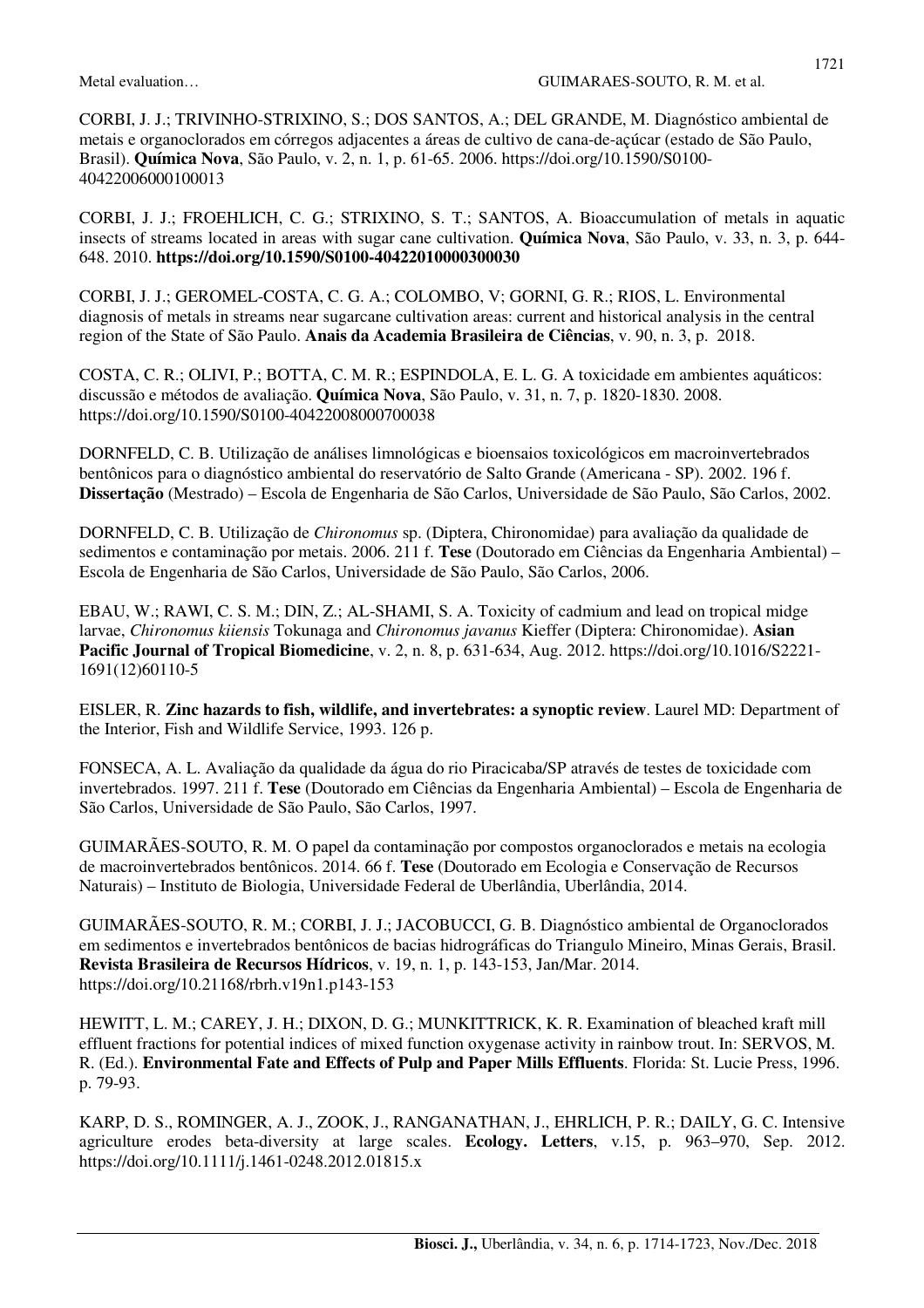KARR, J. Biological integrity: a long neglected aspect of water resource management. **Ecological Applications**, New York, v. 1, n. 1, p. 66-84, Feb. 1991. https://doi.org/10.2307/1941848

KOSALWAT, P.; KNIGHT, A. Chronic toxicity of copper to a partial life cycle of the midge, *Chironomus decorus*. **Archives of Environmental Contamination and Toxicology**, NewYork, v. 16, n. 3, p. 283-290, May. 1987.

MATEO-SAGASTA, J.; ZADEH, S. M.; TURRAL, H. **Water pollution from agriculture: a global review**. Rome, 2017. Disponível em: < http://www.fao.org/3/a-i7754e.pdf >. Acesso em 13 Ago. 2018.

MORAES, M. F. de Micronutrientes e metais pesados tóxicos: do fertilizante ao produto agrícola. 2009. 108 f. **Tese** (Doutorado em Ciências, área de Energia Nuclear na Agricultura e no Ambiente) – Centro de Energia Nuclear na Agricultura, Universidade de São Paulo, Piracicaba, 2009.

MUNKITTRICK, K. R.; MILLER, P. A.; BARTON, D. R.; DIXON, D. G. Altered performance of white sucker population in the Manitouwadge chain of lakes is associated with changes in benthic macroinvertebrates communities as a result of copper and zinc contamination. **Ecotoxicology and Environmental Safety**, v. 21, n. 3, p. 318-326, Jun, 1991. https://doi.org/10.1016/0147-6513(91)90071-V

PAMPLIM, P. A. Z. Avaliação da qualidade ambiental da represa de Americana (SP - Brasil) com ênfase no estudo da comunidade de macroinvertebrados bentônicos e parâmetros ecotoxicológicos. 1999. 88f. **Dissertação** (Mestrado) – Escola de Engenharia de São Carlos, Universidade de São Paulo, São Carlos, 1999.

PARRIS, K. **Environmental impacts in the agricultural sector: using indicator as a tool for policy purposes**. Montreal, CA. 2002. Disponível em: <http://www.cec.org/files/pdf/economy/OECDParris\_EN.pdf>. Acesso em: 06 Mar. 2002.

PELÁEZ-RODRÍGUEZ, M. Avaliação da qualidade da água da Bacia do Alto Jacaré-Guaçu/SP (Ribeirão do Feijão e Rio do Monjolinho) através de variáveis físicas, químicas e biológicas. 2001. 145 f. **Tese** (Doutorado em Ciências da Engenharia Ambiental) – Escola de Engenharia de São Carlos, Universidade de São Paulo, São Carlos, 2001.

POLETO, C.; CASTILHO, Z. C. Impacto por poluição difusa de sedimentos em bacias urbanas. In: POLETO, C. (Ed.). **Ambiente e Sedimentos**. Porto Alegre: ABRH, 2008. p. 193-227.

ROSEMBERG, D. M.; RESH, V. H. **Freshwater biomonitoring and benthic macroinvertebrates**. New York: Chappman & Hall, 1993. 488 p.

SANTIAGO, L. L. Avaliação dos efeitos genotóxicos e de acumulação induzidos pela cilindrospermopsina (cianotoxina) em *Chironomus xanthus* (Diptera - Chironomidae). 2012. 67f. **Dissertação** (Mestrado em Meio Ambiente e Recursos Hídricos) – Instituto de Recursos Naturais, Universidade Federal de Itajubá, Itajub, 2012.

SANTOS, E. R. Caracterização química, microbiológica e toxicidade do lodo de esgoto da Estação Mangueira, Pernambuco, Brasil. 2009. 68 f. **Dissertação** (Mestrado em Desenvolvimento de Processos Ambientais), Universidade Católica de Pernambuco, Recife, 2009.

SILVÉRIO, P. F. Bases técnico-científicas para a derivação de valores-guia de qualidade de sedimentos para metais: Experimentos de campo e laboratório. 2003. 145 f. **Tese** (Doutorado em Ciências da Engenharia Ambiental) – Escola de Engenharia de São Carlos, Universidade de São Paulo, São Carlos, 2003.

### SPSS. **SYSTAT 12 Statistics I & II**. SPSS, Inc., Chicago, IL. 2007.

UNEP. **A snapshot of the world's water quality: towards a global assessment.** Nairobi, United Nations Environment Programme (UNEP). 2016. Disponível em: <

https://uneplive.unep.org/media/docs/assessments/unep\_wwqa\_report\_web.pdf>. Acesso em 13 Ago. 2018.